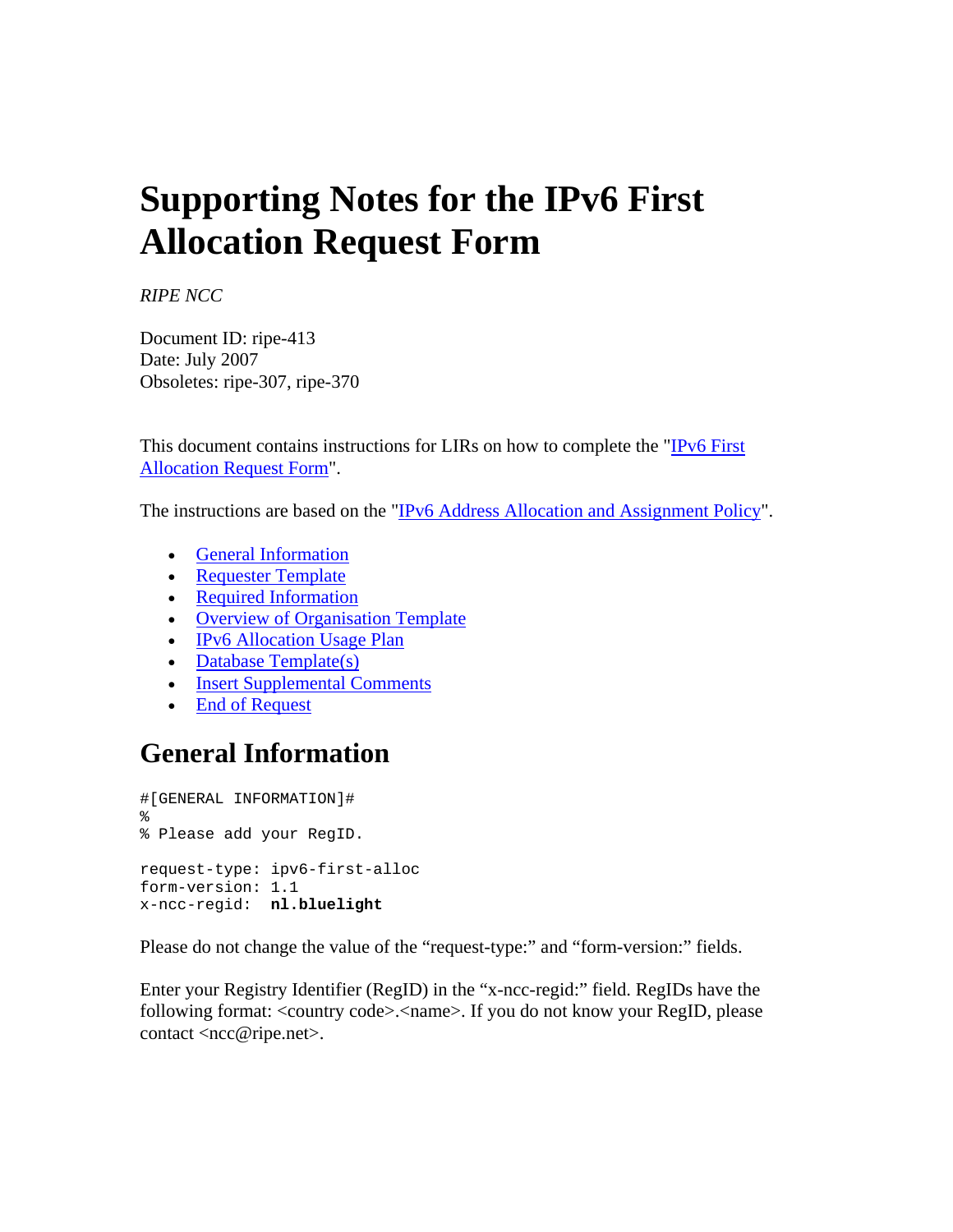## **Requester Template**

```
#[REQUESTER TEMPLATE]# 
% 
% Please add your contact details. 
name: John Smith
phone: +123 45 678910
fax-no: +123 45 678911
email: john@bluelight.ripe.net
nic-hdl: HOHO1-RIPE
```
Enter your contact details in the requester template. You must be a registered contact for the LIR. The [LIR Portal](https://lirportal.ripe.net/) contains the list of registered contacts for your LIR.

Please use international dialling codes (for example, +31 for the Netherlands,) in the "phone:" and "fax-no:" fields.

Enter your NIC handle, if you have one, in the "nic-hdl:" field.

## **Required Information**

```
#[REQUIRED INFORMATION]# 
% 
% Do you accept the IPv6 Address Allocation and Assignment 
% Policy? (Yes/No) 
confirmation: yes 
% If you have any online information about your future 
% IPv6 services, please add the URL below.
```
website: **http://www.bluelight.ripe.net/ipv6-connectivity.html**

You must read the [IPv6 Address Allocation and Assignment Policy](http://www.ripe.net/ripe/docs/ipv6-policy.html). Enter 'yes' in the "confirmation:" field if you agree to follow this policy.

If you have any online information about your planned IPv6 services, enter the URL in the "website:" field.

### **Overview of Organisation Template**

```
#[OVERVIEW OF ORGANISATION TEMPLATE]# 
% 
% Please add a short description of your organisation.
```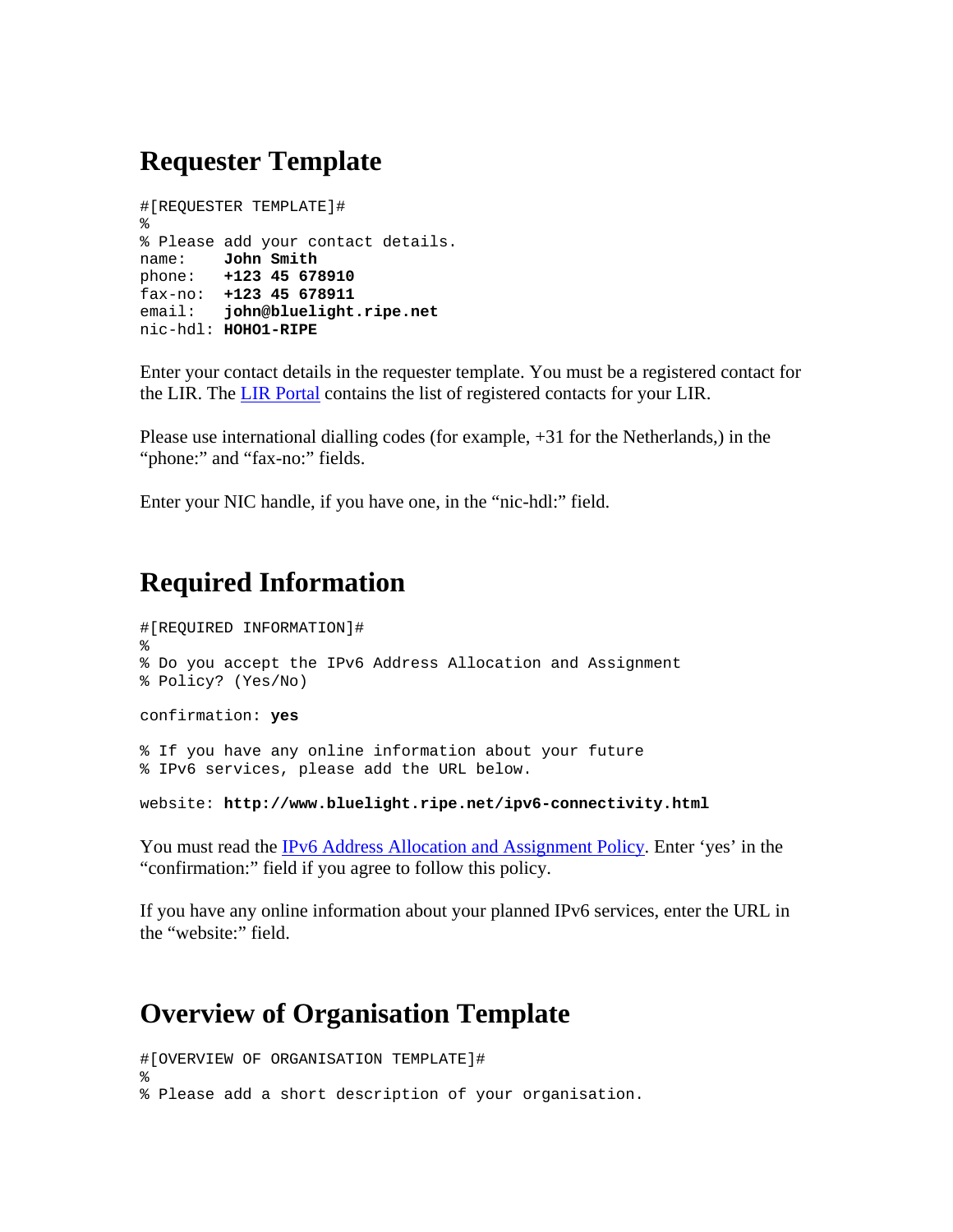```
org-description: Bluelight B.V. is an ISP. We will make IPv6 
                  connectivity available to all 10,000 of our ADSL 
                  customers.
```
% If your organisation has IPv6 allocations from any of the Regional % Internet Registries (RIRs), please list the ranges below.

other-allocation: **none** 

```
% Will the whole organisation use the requested allocation? 
% If another part of the organisation will request separate IPv6 
% address space from any RIR, please inform us below. (Whole/Part)
```

```
for-whole-or-part-of-the-organisation: whole
```
In the "org-description:" field, write a short description of your organisation. Include information about your IPv6 services and customers.

Use the "other-allocation:" field to list all the IPv6 allocations that you already have. These can be from any RIR. You can repeat this field as many times as needed.

Enter 'part' in the "for-whole-or-part-of-the-organisation:" field if any part of your organisation, anywhere in the world, will request separate IPv6 address space. Otherwise, enter 'whole'.

## **IPv6 Allocation Usage Plan**

```
#[IPv6 ALLOCATION USAGE PLAN]# 
% 
% When will you use this address space? 
% 
% Subnet Within Within Within 
% size (/nn) 3 months 1 year 2 years Purpose
subnet: /45 x - - 8 ADSL POPs
subnet: /42 - x - Corporate (64 /48s)
subnet: /40 - - x SOHOs (256 /48s)
```
Enter the size of each subnet in the "Subnet size (/nn)" column. Please specify the size using IPv6 slash notation (for example, /48). You can repeat the "subnet:" field as many times as needed.

In the "Purpose" column, write a short description of each subnet. If needed, you can write a more detailed description in the "Insert Supplemental Comments" section at the end of this form.

Complete the remaining columns with a cross  $(x)$  or a dash  $(-)$ . For example, if you will use a subnet within three months, enter a cross in the "Within 3 months" column and a dash in both the "Within 1 year" and "Within 2 years" columns.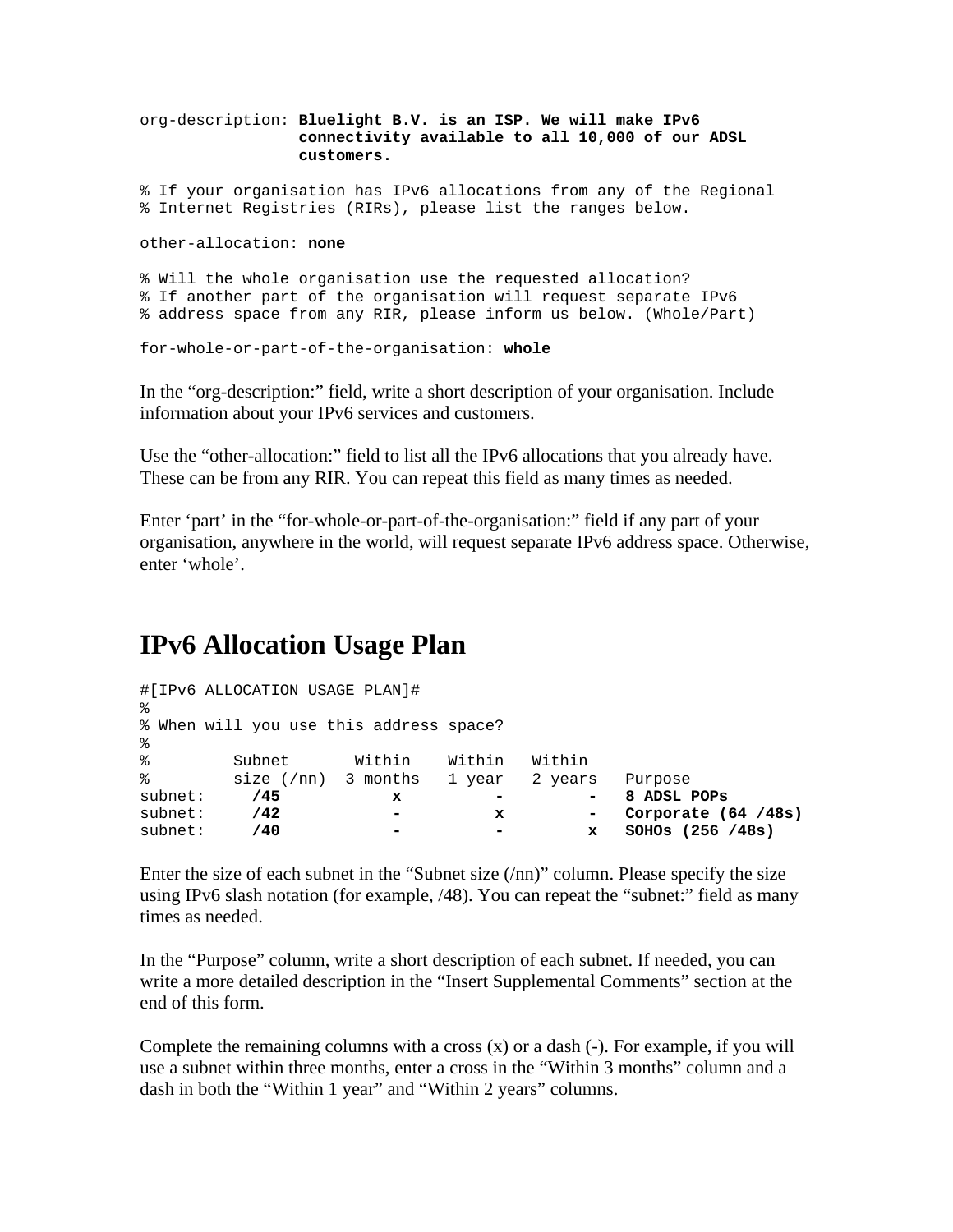## **Database Template(s)**

```
#[DATABASE TEMPLATE(S)]# 
% 
% Please complete all of the fields below. 
inet6num: 
netname: 
descr: Bluelight B.V.
country: NL
org: ORG-Bb2-RIPE
admin-c: HOHO1-RIPE
tech-c: HOHO1-RIPE
status: ALLOCATED-BY-RIR 
mnt-by: RIPE-NCC-HM-MNT 
mnt-lower: BLUELIGHT-MNT
mnt-routes: BLUELIGHT-MNT
notify: john@bluelight.ripe.net
changed: hostmaster@ripe.net 
source: RIPE
```
Leave the "inet6num:" and "netname:" fields empty as we (the RIPE NCC) will complete them.

Enter the legal name of the LIR's organisation in the "descr:" field.

Enter the ISO country code of the LIR's organisation in the "country:" field.

Enter the org-ID of the LIR's **organisation** object in the "org:" field. If you don't know your LIR's org-ID, you can find it in the Organisation Object Editor ([https://lirportal.ripe.net](https://lirportal.ripe.net/)).

**Person** and **role** objects contain information about people. Each object has a unique NIC handle (nic-hdl). You can create **person** and **role** objects using webupdates.

The nic-hdl of the **role** or **person** object entered in the "admin-c:" field should be for someone who has administrative responsibilities for the network.

The nic-hdl of the **role** or **person** object entered in the "tech-c:" field should be for someone who has technical knowledge of the network.

The "status:" field must be ALLOCATED-BY-RIR.

Maintainers protect objects in the RIPE Whois Database. They contain the information needed to authorise creation, deletion or modification of these objects. You can create maintainers using the 'Maintainer Editor' ([https://lirportal.ripe.net\)](https://lirportal.ripe.net/).

The "mnt-by:" field must be RIPE-NCC-HM-MNT.